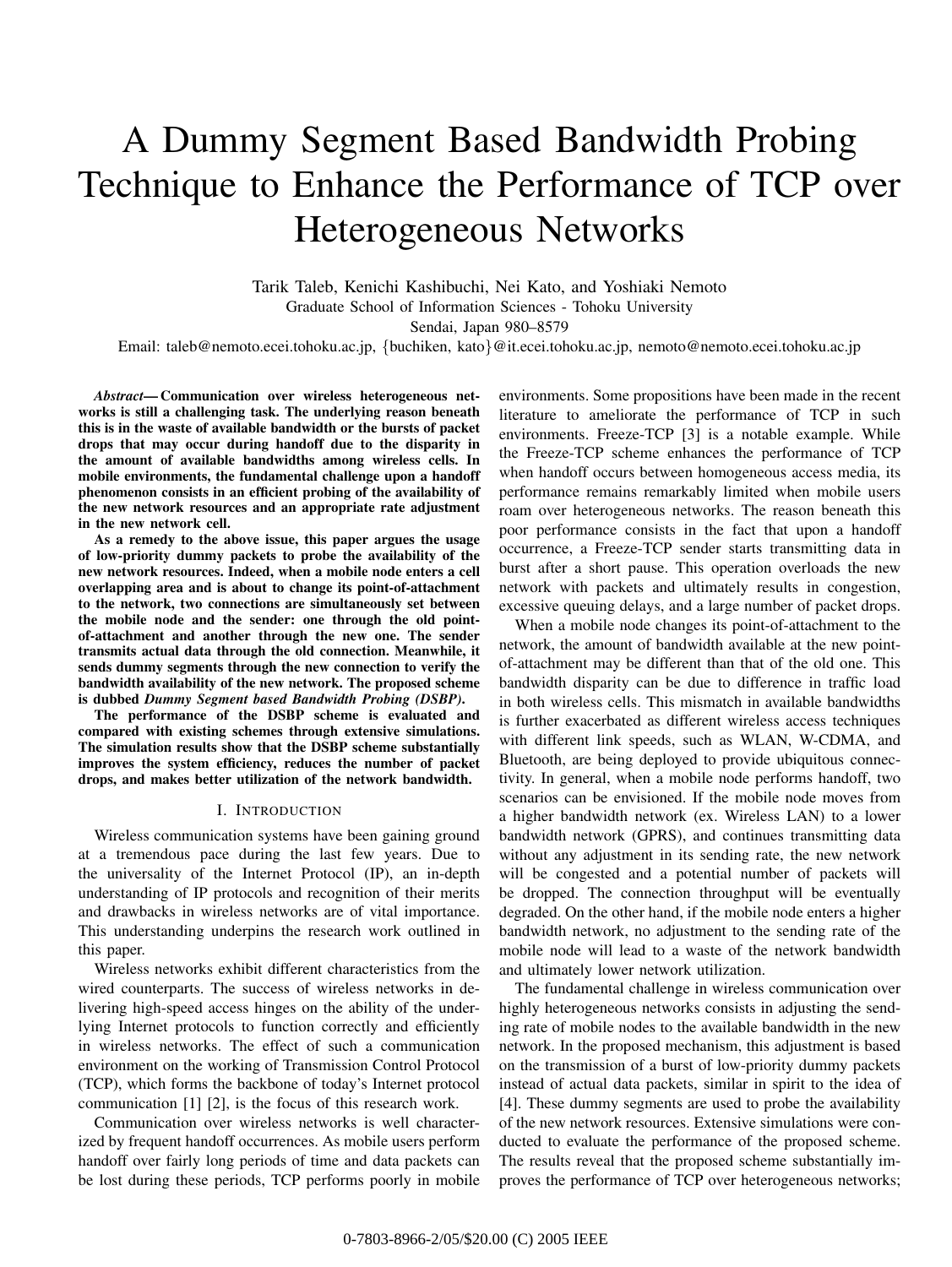the scheme provides higher throughput and lower packet drops rate.

The remainder of this paper is structured as follows. Section II highlights the relevance of this work to the state-of-art in the context of performance of TCP over heterogeneous wireless networks. The key design philosophy and distinct features that were incorporated in the proposed scheme are described in Section III. Section IV portrays the simulation environment and reports the simulation results. Following this, the paper concludes in Section V with a summary recapping the main advantages and achievements of the proposed scheme.

## II. RELATED WORK

After nearly two decades since its standardization, the TCP protocol has seen deployment at unforeseen scale. Despite the widespread of TCP/IP in terrestrial networks, its performance over wireless networks is still limited due to a number of reasons related to the protocol syntax and semantics [5]. The remainder of this section describes the main post-standard improvements that have been devised in recent literature to overcome the shortcomings of TCP in wireless networks.

In the recent literature, several approaches have been proposed to counter the shortcomings of TCP in wireless networks. They can be classified into two categories: wireless link errors related techniques and handoff disconnection related techniques. Methods of the first category aim to solve the problem of throughput degradation due to wireless transmission errors. As a matter of fact, TCP was initially conceived for wired networks where the link error rate is low, such that the majority of packet drops is due to network congestion. A TCP sender operates hence on the assumption that any packet losses are caused by congestion. Accordingly, the sender throttles the transmission by bringing the congestion window down to the minimum size and entering the slow-start phase. In recent years, many researchers have investigated possible solutions to this link errors related problem. [6] gives an overview of the recent research activities in this area.

On the other hand, methods of the second category tackle issues related to handoffs. Indeed, to deal with packet losses that are due to temporary disconnections that may occur when a mobile node moves to a new network, a set of mobility management techniques has been recently proposed. The major objective of most of these techniques is to reduce the packet loss during the handoffs due to the broken data path from the server to the destination. These techniques can be classified, in turn, into two categories: network layer mobility management techniques and transport layer mobility management techniques.

Network layer mobility management techniques can be classified also into two groups [7]. In the first group, when a handoff occurs, old base station caches and forwards the packets to the new base station based on a request to forward the packets. Most pioneering examples that use this technique are Fast Handovers Mobile IP [8] and HAWAII [9]. In the second group, packets are routed to multiple nearby base stations around the mobile node to ensure delivery of the packets to

the mobile node. In addition to the recently proposed multipath smooth handoff scheme [10], multicast mobility support [11] and bicast used in Cellular IP [12] use this technique.

Among transport layer mobility management techniques, several TCP extensions have been proposed to provide reliable data transmission by avoiding unnecessary timeouts, and hence reducing shrinkage events of TCP window during handoffs. Two new concepts tailored to this area are worth mentioning: TCP Westwood [13] and Freeze-TCP.

TCP Westwood is a sender-side modification of the TCP congestion window algorithm. It improves upon the performance of TCP Reno in wired as well as wireless networks. The key concept of TCP Westwood is to use an estimate of the available bandwidth to set the congestion window and slow start threshold after a congestion episode. A TCP Westwood source performs end-to-end estimate of the bandwidth available along a TCP connection by measuring and averaging the rate of returning ACKs. Whenever the sender perceives a packet loss, inferred by a timeout occurrence or reception of a certain number of duplicate ACKs, the sender uses the bandwidth estimate, an approximate of the effective bandwidth at the congestion time, to select the optimum values of the congestion window and the slow start threshold. By so doing, TCP Westwood ensures faster recovery and efficient utilization of network resources. While TCP Westwood has been shown to be efficient in hybrid wired and wireless networks with high bandwidth, large propagation, yet light random loss links, it performs poorly in environments with high loss rates. TCP Westwood with Bulk Repeat [14] has been proposed as an enhancement of TCP Westwood to combat its poor performance in heavy loss environments.

On the other hand, the general idea of Freeze-TCP is to change the TCP algorithm in the mobile host so that the base station can be prevented from sending packets during handoff. The key concept is to move the onus of signaling an impending disconnection to the mobile host side instead of the base station side [3]. This is practicable as a mobile host can easily monitor signal strengths and detect an impending handoff, and even predict a temporary disconnection. If a handoff occurs, the mobile host advertises a zero window size to force the sender into frozen mode and to prevent it from dropping its congestion window size. The sender does not change its window size when it starts retransmitting data. As a Freeze-TCP sender restarts transmission with the old window size in burst upon entering a new point-of-attachment, the performance of Freeze-TCP remains limited when handoff occurs between heterogeneous networks. To cope with such an issue, a large body of bandwidth probing techniques have been proposed to measure the available bandwidth in the new network [15]. Most of these pioneering techniques require, however, accurate measurement of propagation delay. Under heavy traffic load, an accurate estimate of propagation delay is usually not possible to obtain; a fact that ultimately leads to erroneous estimates of the available bandwidth.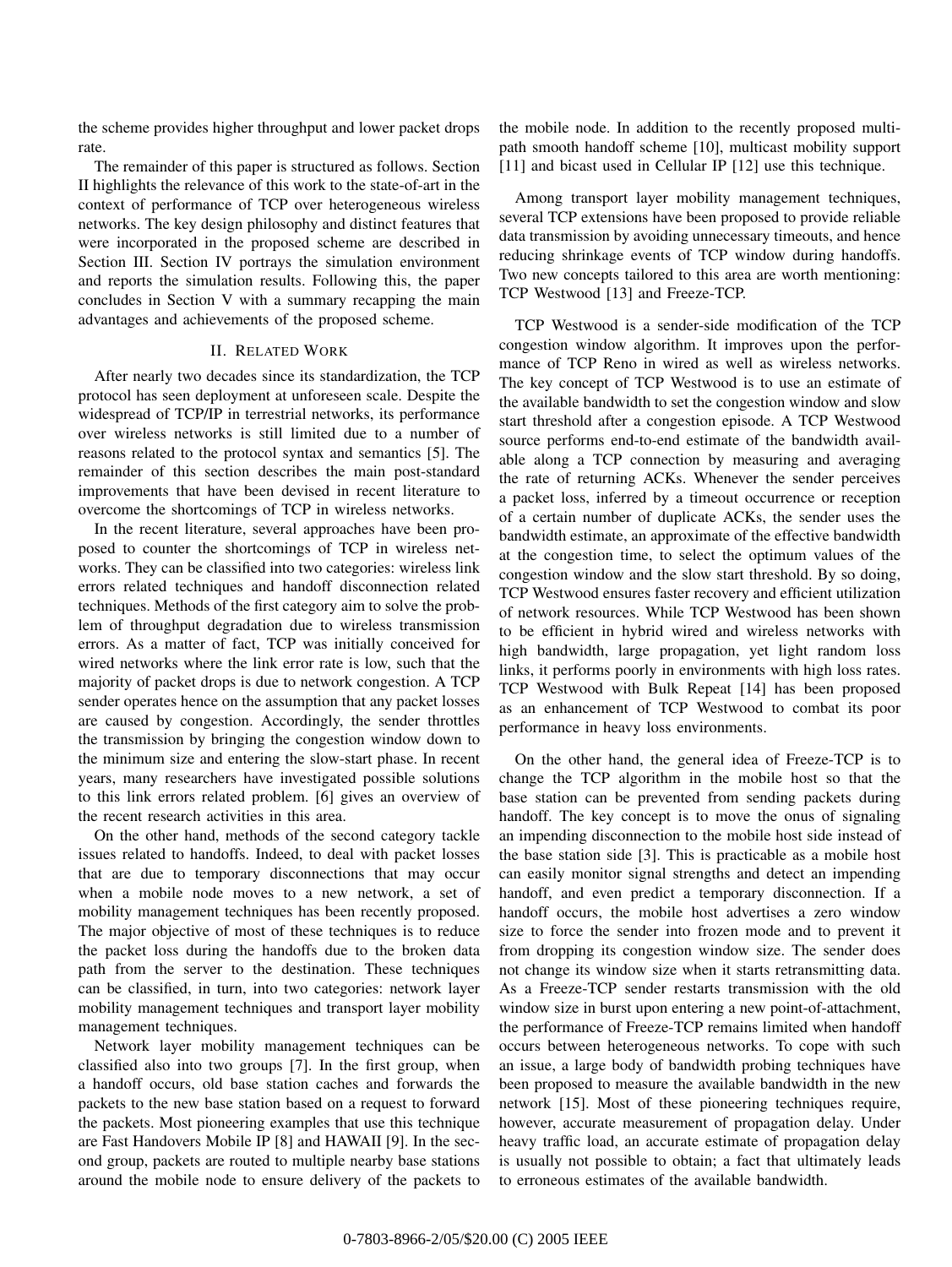# III. THE DUMMY SEGMENT BASED BANDWIDTH PROBING APPROACH

This section presents an operational overview of the proposed scheme, DSBP. Before delving into details of the proposed scheme, we present an outline of the core ideas behind the scheme and its requirements.

First, it should be emphasized that the DSBP scheme exploits the fact that cells in wireless networks overlap with each other. The considered network is assumed to be endto-end Quality-of-Service (QoS) enabled (e.g., wireless ATM and IntServ supported networks). In fact, the proposed scheme requires that all network elements in the connection path support some priority disciplines. Currently, most networks are best effort and most routers in the Internet do not apply any priority policy. However, in the near future, through the Differentiated Service Model (DiffServ) [16], routers will be able to support multiple service classes. As inter-networking over wireless systems is still a virgin field, implementing DiffServ on wireless networks should not be an issue. To allow a mobile node to simultaneously register multiple Careof-Addresses (CoAs), mobile IP simultaneous binding option [17] [18] is used. On the other hand, to keep senders always informed of these CoA registrations directly from the mobile nodes, the route optimization option [19] is used. Recall that each CoA identifies a connection path from the sender to the mobile node and each new CoA binding update reports either the set-up or the loss of a CoA address. It should be noted also that the new CoA of the mobile node in the new cell is different from its old CoA used in the old cell.

The key concept behind the proposed scheme is that as a mobile node moves into a cell overlapping area, a new connection between the mobile node and the sender through the base station (BS) of the new network cell is established (Fig. 1). Obviously, the sender becomes aware of the new BS based on a new CoA binding update message from the Mobile IP protocol. Before reaching the middle point of the overlapping area (where the handoff usually takes place), the mobile node keeps on receiving data from the sender using the old connection through the old BS. Simultaneously, the sender sends *rwnd* dummy segments to the mobile node through the new BS, where *rwnd* is the receiver window size that limits the maximum value of congestion window. The value of *rwnd* indicates the rate at which the sender transmits dummy segments to the mobile node. The algorithm of the proposed scheme is based on the concept of using these dummy segments to probe the availability of network resources without carrying any new information to the sender. This concept was first proposed in [20] and has been used since then in several researches in the recent literature. Notable examples are TCP-Peach [21] and TP-Planet [22].

Dummy segments are generated by the sender as a copy of the last transmitted data packet. They are treated as low priority segments and accordingly they do not affect the delivery of the actual data traffic. Indeed, when a router on the connection path is congested, IP packets carrying dummy segments are



A mobile node entering the overlapping area

Fig. 1. Upon a handoff occurrence, two connections are simultaneously set between the mobile node and the sender upon its entrance to the cell overlapping area: One through the old BS and the other through the BS of the new network cell.

discarded first. Overhead of these dummy segments in terms of bandwidth consumption is, therefore, not an issue.

Upon reception of a dummy segment, the mobile node can recognize it. In response to each dummy segment, the mobile node transmits a dummy acknowledgment (ACK) to the sender. Dummy ACK packets indicate the availability of network resources in the new cell. In response to each dummy ACK, the sender transmits, in turn, an actual data packet to the mobile node. To distinguish dummy segments from actual data packets, dummy segments and their acknowledgments (ACKs) are marked using one or more of the six unused bits in their TCP headers. A simple modification of the TCP implementation is thus required in the end-terminals. ACKs for dummy segments are used to provide an efficient probing of the bandwidth availability in the new network. As a result, the senders can adjust their sending rates to the most appropriate value within one round trip time (RTT). They either increase their transmission rates to make full utilization of the new network resources or decrease their transmission rates to avoid overloading the new network with bursty traffic, and thus causing higher packet drops and significant throughput degradation.

Admittedly, reception of dummy segments and transmission of dummy ACKs by mobile nodes result in additional energy consumption. The DSBP scheme may be seen, thus, as costly in terms of reducing the battery life of mobile nodes. However, the performance gains achieved by the proposed scheme in Section IV-B, are worthwhile and can be used to advocate for this additional cost. Indeed, the obtained higher throughput and lower packet loss rates lead to significant reduction in the overall transmission time of a given data file. This intuitively reduces the overall usage time of the mobile node battery and ultimately saves its energy. Moreover, apart from the rare case of mobile nodes *flip-flopping* over the cell overlapping area, the additional energy consumption due to dummy segments remains, by and large, minimal.

# IV. PERFORMANCE EVALUATION

## *A. Simulation Set-up*

This section gives a detailed description of the simulation environment, justifying the choices made along the way. The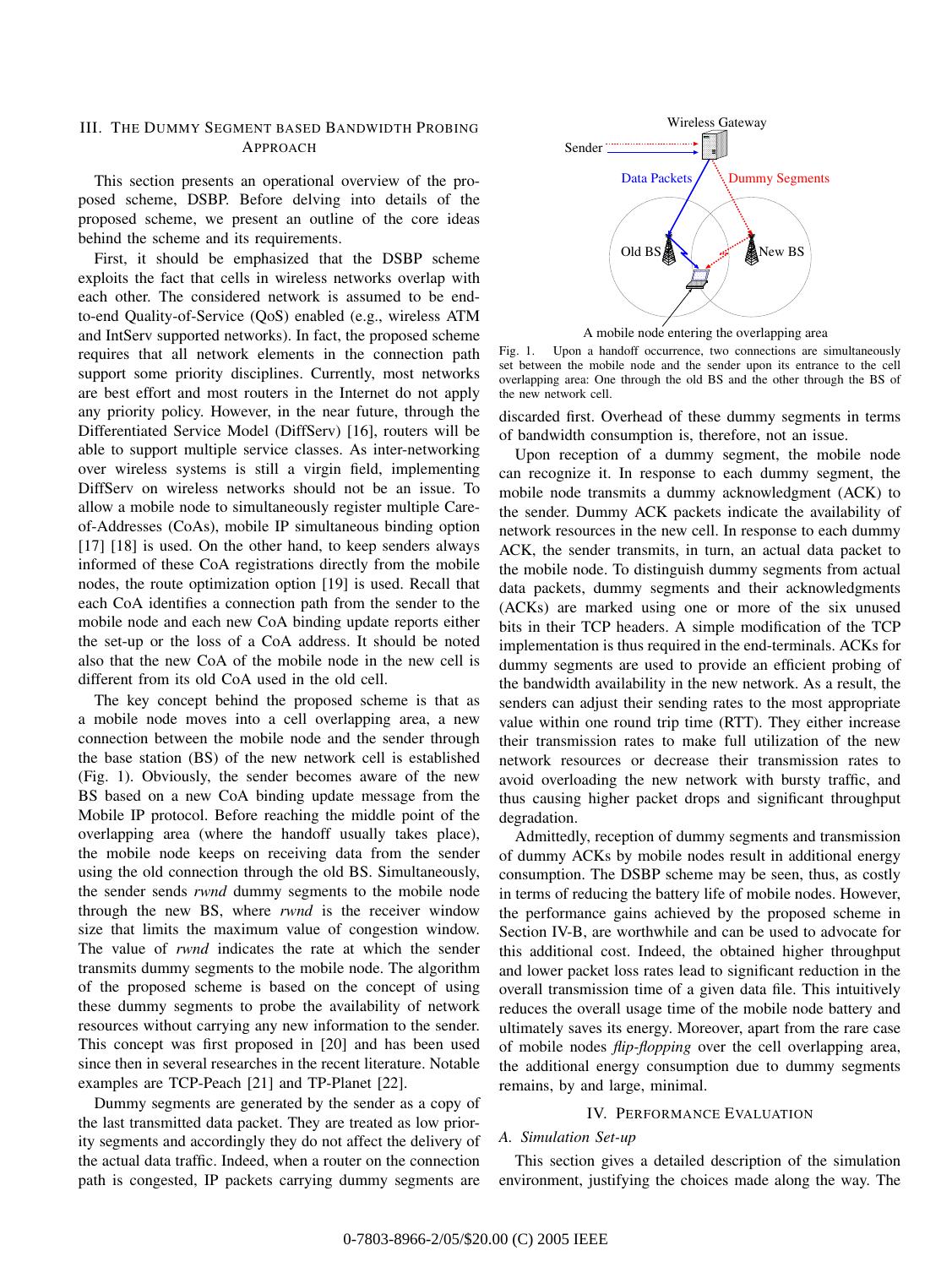

Fig. 2. Simulation network topology

design of the simulation setup relies on Network Simulator (NS) [23]. Particular attention is, thus, paid to the design of an accurate and realistic one. Unless otherwise noted, the parameters specified below are those used in all the experiments throughout the paper.

While it is more general to consider a sequence of handoffs, the behavior of the proposed scheme is best understood by considering individual handoffs. In all simulations, focus is thus on analyzing a single handoff instance. Handoffs are assumed to occur over the overlapping area of two wireless cells; which is the most common case. In the performance evaluation, TCP NewReno [24], TCP Westwood-NR<sup>1</sup>, and Freeze-TCP are used as comparison terms. The reason behind the choice of the TCP Westwood-NR and TCP NewReno among other TCP implementations underlies beneath the fact that TCP NewReno achieves faster recover from multiple losses within the same window and has the potential of significantly improving TCP's performance in the case of bursty losses. Furthermore, since we consider a wireless environment with light random loss, comparison of the DSBP scheme to the TCP Westwood-NR, rather than to the TCP Westwood with Bulk Repeat, is satisfactory. The data packet size is fixed to 1 kB. Due mostly to its simplicity and its wide usage in today's switches and routers, all routers use Drop-Tail as their packet-discarding policy. Simulations were all run for 180 s, a duration long enough to ensure that the system has reached a consistent behavior. All results are an average of multiple simulation runs.

In the proposed scheme, mobile nodes are assumed to issue a CoA binding update message as soon as they reach the cell overlapping area. They are assumed to perform handoff when they reach the middle line of the overlapping area. Difference in the performance of the proposed DSBP scheme, TCP NewReno, TCP Westwood-NR, and Freeze-TCP is more interesting when mobile nodes travel over the cell overlapping area. Focus is thus on the performance of the four protocols during the handoff period; the time period during which a mobile node stays in the cell overlapping area.

The abstract configuration of the considered network is depicted in Fig. 2. The wireless part of the network consists of two neighboring wireless cells. The coverage radius of each wireless cell is set to 500 meters. To have the longest distance across the overlapping area equal to 150 meters, the distance between the two neighboring base stations is fixed to 850 meters. These parameters are chosen with no specific purpose in mind and do not change any of the fundamental observations about the simulation results. The wireless domain is connected to the wired network through a single wireless gateway. The choice of a single wireless gateway serving the old and new cells represents a general and simple case. Indeed, considering a topology where two cells are served by two different wireless gateways will simply increase the connection RTT and shall has no influence on the overall performance of the four considered schemes. All wired links are given a capacity equal to 155 Mbps (e.g. OC3). As for the wireless links capacity, a number of test scenarios were created by setting their capacity to different values. All links are presumed to be error-free throughout this paper. This assumption is made so as to avoid any possible confusion between throughput degradation due to packet drops and that due to wireless channel errors. Unless otherwise stated, the round trip time of the connection is set to 60 ms. Table I shows a complete list of the simulation parameters and the range of values studied.

| Factor                            | <b>Simulation Parameters</b>               |
|-----------------------------------|--------------------------------------------|
|                                   | and Range of Values                        |
|                                   |                                            |
| Cell Coverage Radius              | $500 \,\mathrm{m}$                         |
| Overlapping Area Longest Distance | 150 <sub>m</sub>                           |
| Wired Links Capacity              | 155 Mbps                                   |
| Old Wireless Network Capacity     | 6 Mbps                                     |
| New Wireless Network Capacity     | $1 \text{ Mbps} - 11 \text{ Mbps}$         |
| <b>Connection RTT</b>             | $60 \,\mathrm{ms}$                         |
| Mobile Node Speed                 | $10 \,\mathrm{km/h} - 100 \,\mathrm{km/h}$ |
| Packet size                       | 1024 Bytes                                 |
| TABLE I                           |                                            |

SIMULATION PARAMETERS

Two quantifying parameters are used to evaluate the performance of the proposed scheme: average throughput and loss rate. Throughput indicates the number of bytes received by a mobile node during the handoff period. The loss rate is the ratio of the dropped packets to the aggregate sent packets over the handoff period. It should be emphasized that dropped dummy segments were not considered in the loss rate computation.

#### *B. Simulation Results*

Having described the simulation parameters, we now direct our focus to evaluating the performance of the proposed scheme through extensive simulation experiments. We first investigate the impact of the bandwidth availability in the new cell on the performance of the proposed scheme. The bandwidth of the old cell is set to 6 Mbps, whereas the bandwidth of the new cell is varied from 1 Mbps to 11 Mbps. The moving speed of the mobile node is set to 50 km/h.

Fig. 3(a) graphs the throughput of the four schemes as a function of the difference between the available bandwidths in the new and old networks. The figure shows that the DSBP

<sup>&</sup>lt;sup>1</sup>The NewReno based version of TCP Westwood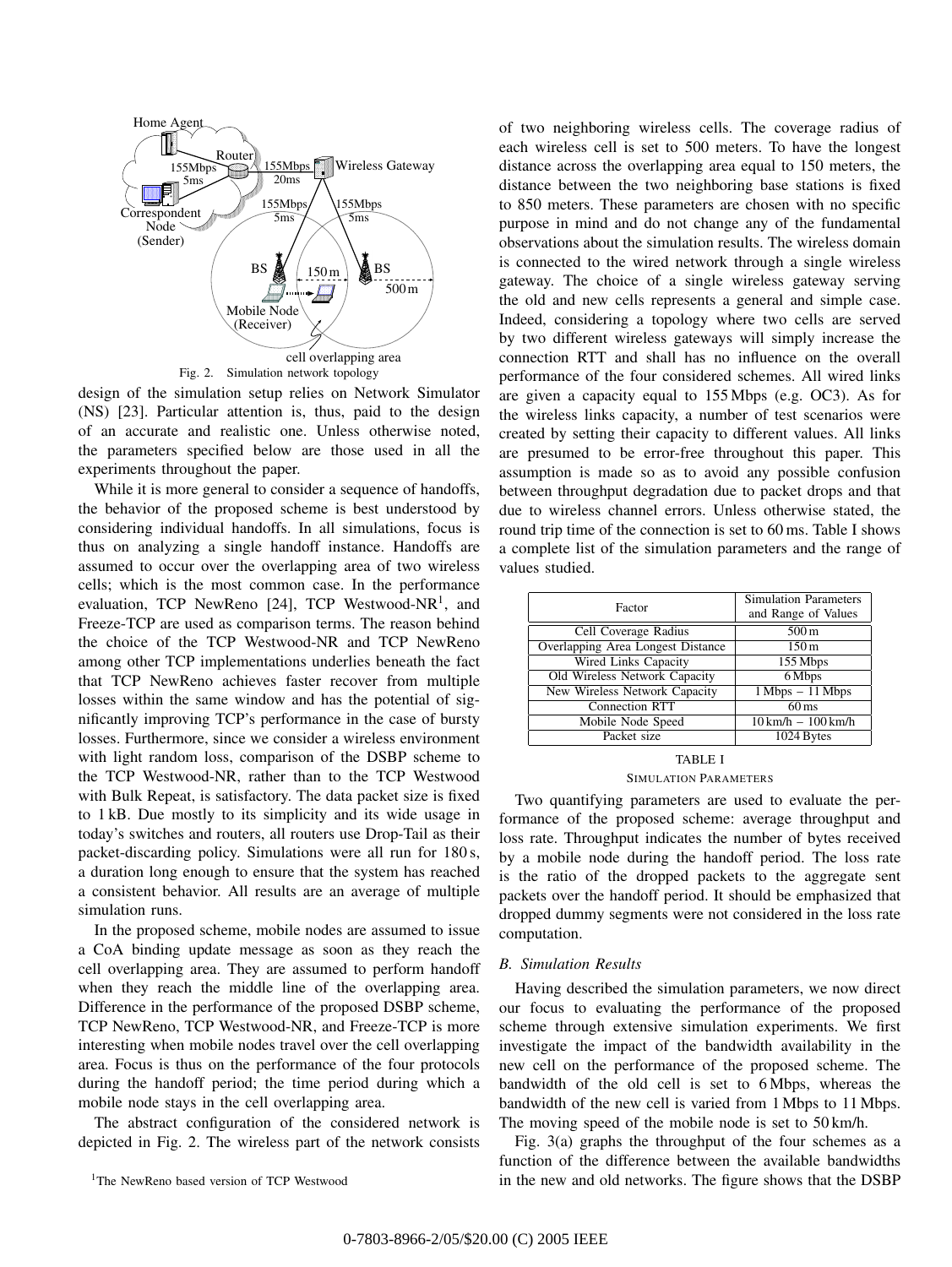

3.5



bandwidth cell (1 Mbps)



scheme achieves the highest throughput compared to TCP Westwood-NR, Freeze-TCP, and TCP NewReno. Furthermore, its throughput exhibits an abrupt increase. When the available bandwidth in the new network is lower (the range of negative values on the x-axis), the four simulated schemes exhibit smaller throughputs. This is simply due to the fact that the bandwidth in the new network becomes less available. On the other hand, when the new cell has a higher bandwidth (the range of positive values on the x-axis), the proposed scheme gains up to more than 200% over the three other schemes. This significant gain is mainly due to the fact that the dummy segments inform the sender of the extra-bandwidth within a single round trip time and stimulate it accordingly to increase its sending rate.

To illustrate the performance of the four schemes in terms of packet drops, we plot in Fig. 3(b) the packet loss rate as a function of the difference between the available bandwidths in the new and old networks. The results show that the proposed DSBP scheme and Freeze TCP achieve the lowest packet drop rate. The proposed scheme outperforms further the Freeze TCP scheme and achieves almost *zero* drops regardless of the available bandwidth of the new cell. The main reason

beneath this performance is in the intrinsic characteristic of the proposed scheme. Indeed, DSBP uses dummy segments to estimate the optimum rate the sender should send data at. Accordingly, the sender avoids overloading the network with data packets that would ultimately be dropped otherwise. The results show also that TCP Westwood-NR and TCP NewReno experience the highest packet drop rate. This poor performance is mainly due to their bursty nature. In fact, both schemes keep transmitting data with window sizes that can not be accommodated by the new network. This leads to congestion, higher drops, and ultimately throughput degradation. It is also worth noting that although TCP Westwood-NR exhibits a slightly higher throughput than TCP NewReno (Fig. 3(a)), it experiences more packet drops. This performance is mostly attributable to the failure of TCP Westwood-NR in obtaining a good estimate of the available bandwidth in the new cell based on only the arrival rate of ACK packets. In summary, since the proposed scheme uses the dummy segments to exploit the maximum available bandwidth of the new cell, the proposed scheme achieves the highest throughput and the lowest drop rate compared to the three other schemes.

To investigate the impact of the length of the handoff